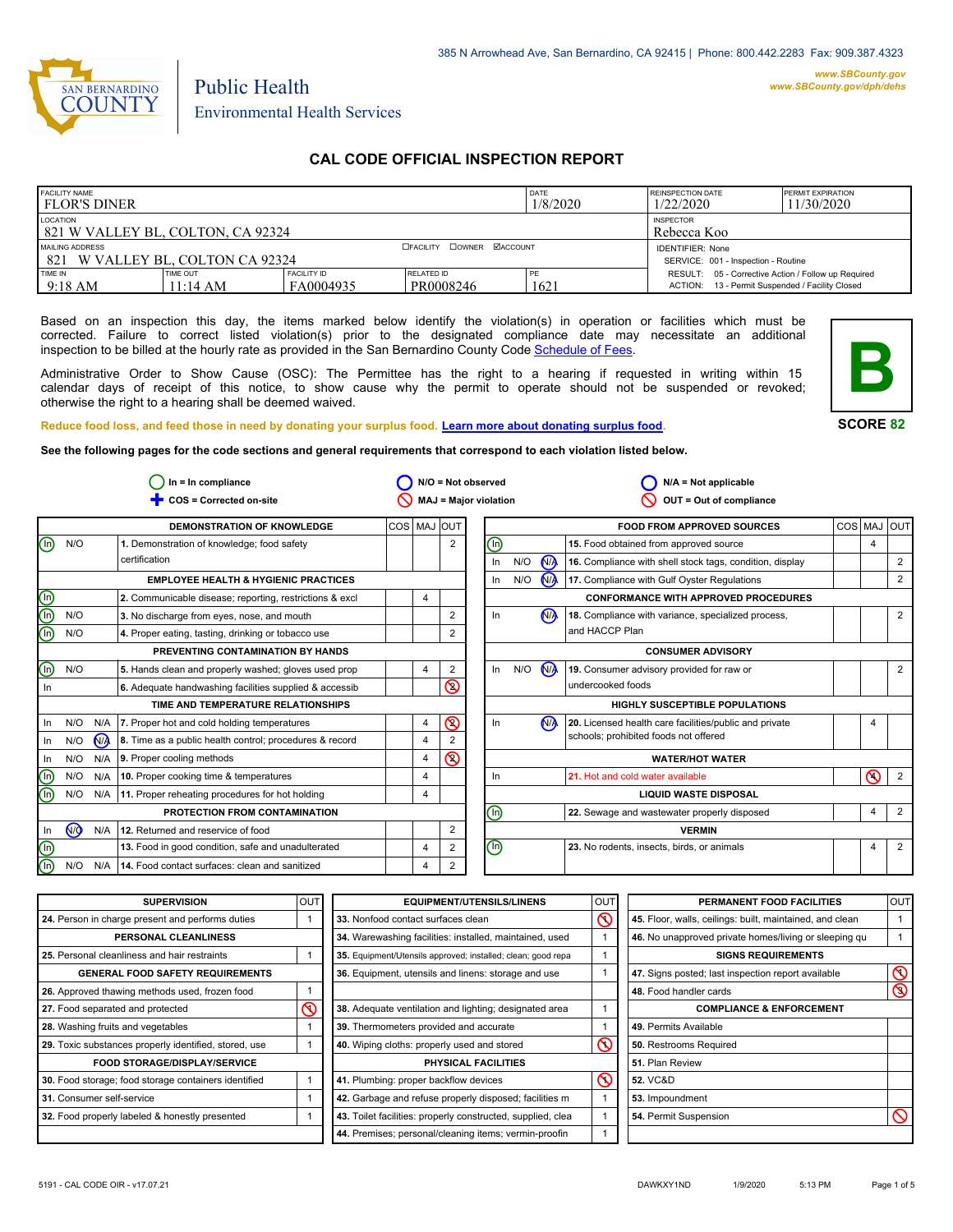

Environmental Health Services

Public Health

#### **CAL CODE OFFICIAL INSPECTION REPORT**

| <b>FACILITY NAME</b>                                               | <b>DATE</b>                     |
|--------------------------------------------------------------------|---------------------------------|
| <b>FLOR'S DINER</b>                                                | 1/8/2020                        |
| LOCATION<br>821 WV<br>92324<br><b>COLTON</b><br>VAL<br>LEY<br>' BL | <b>INSPECTOR</b><br>Rebecca Koo |

#### **54. PERMIT SUSPENSION**

#### **Compliance date not specified Not In Compliance Violation Reference - HSC - 114409, 114405 POINTS 0**

**Inspector Comments:** The health permit is hereby suspended at this time due to lack of hot water available for use throughout the facility. Do not reopen the facility without the approval of Environmental Health Services.

**Violation Description:** If an imminent health hazard is found, an enforcement officer may temporarily suspend the permit and order the food facility immediately closed. (114409, 114405)

## **21. HOT AND COLD WATER AVAILABLE** ê**! MAJOR** ê**!**



**Compliance date not specified Not In Compliance Violation Reference - HSC - 113953(c), 114099.2(b)**

**Inspector Comments:** Observed no hot water available for use throughout the facility. Hot water was measured at 60.2F. Employee stated the water heater was not functioning this morning and observed warm water was available for handwashing and food preparation. Employee stated warm water became unavailable about 20 minutes prior to inspection. Observed maintenance staff delivering a new water heater of same specifications during time of inspection.

Ensure an adequate, protected, pressurized, potable supply of hot water and cold water is provided at all times. Hot water shall be supplied at a minimum temperature of at least 120 degrees F measured from the faucet.

Employees were instructed to cease all food preparation immediately.

The health permit is hereby suspended at this time due to lack of hot water.

A Notice of Closure was posted at this time.

Do not remove, relocate, or alter Notice of Closure without approval of Environmental Health Services.

**Violation Description:** An adequate, protected, pressurized, potable supply of hot water and cold water shall be provided at all times. (113953(c), 114099.2(b) 114101(a), 114189, 114192, 114192.1, 114195)

#### **6. ADEQUATE HANDWASHING FACILITIES SUPPLIED & ACCESSIBLE**

**Compliance date not specified Not In Compliance Violation Reference - POINTS 2**

**Inspector Comments:** Observed no paper towels provided in dispenser available for use in the women's restroom. Ensure to maintain all handwash sinks clean, unobstructed, accessible, and fully stocked with soap and paper

towels in dispensers at all times. Repair/Replace the paper towel dispenser to prevent contamination of paper towels.

**Violation Description:** Handwashing soap and towels or drying device shall be provided in dispensers; dispensers shall be maintained in good repair. (113953.2) Adequate facilities shall be provided for hand washing. (113953, 113953.1, 114067(f)). Handwashing sink is not separated from a warewashing sink by a 6 inch high metal splashguard or 24 inch separation. (113953) Handwashing sinks shall not be obstructed, inaccessible, used improperly or kept unclean. (113953.1)

#### **7. PROPER HOT AND COLD HOLDING TEMPERATURES**

**Compliance date not specified Not In Compliance Violation Reference - HSC - 113996, 113998, 114037 POINTS 2 Inspector Comments:** Observed a pan of marinated raw chicken measured at 47.2F in the cold holding unit under the flat top grill. Cook stated the chicken was prepared and placed into cold holding unit at approximately 8 AM.

Ensure to maintain all potentially hazardous food at or below 41F for cold holding.

**Violation Description:** Potentially hazardous foods shall be held at or below 41F or at or above 135F. (113996, 113998, 114037, 114343(a))

**More Information: [http://www.sbcounty.gov/uploads/dph/dehs/Depts/EnvironmentalHealth/FormsPublications/Food\\_Danger\\_Zone.pdf](http://www.sbcounty.gov/uploads/dph/dehs/Depts/EnvironmentalHealth/FormsPublications/Food_Danger_Zone.pdf)**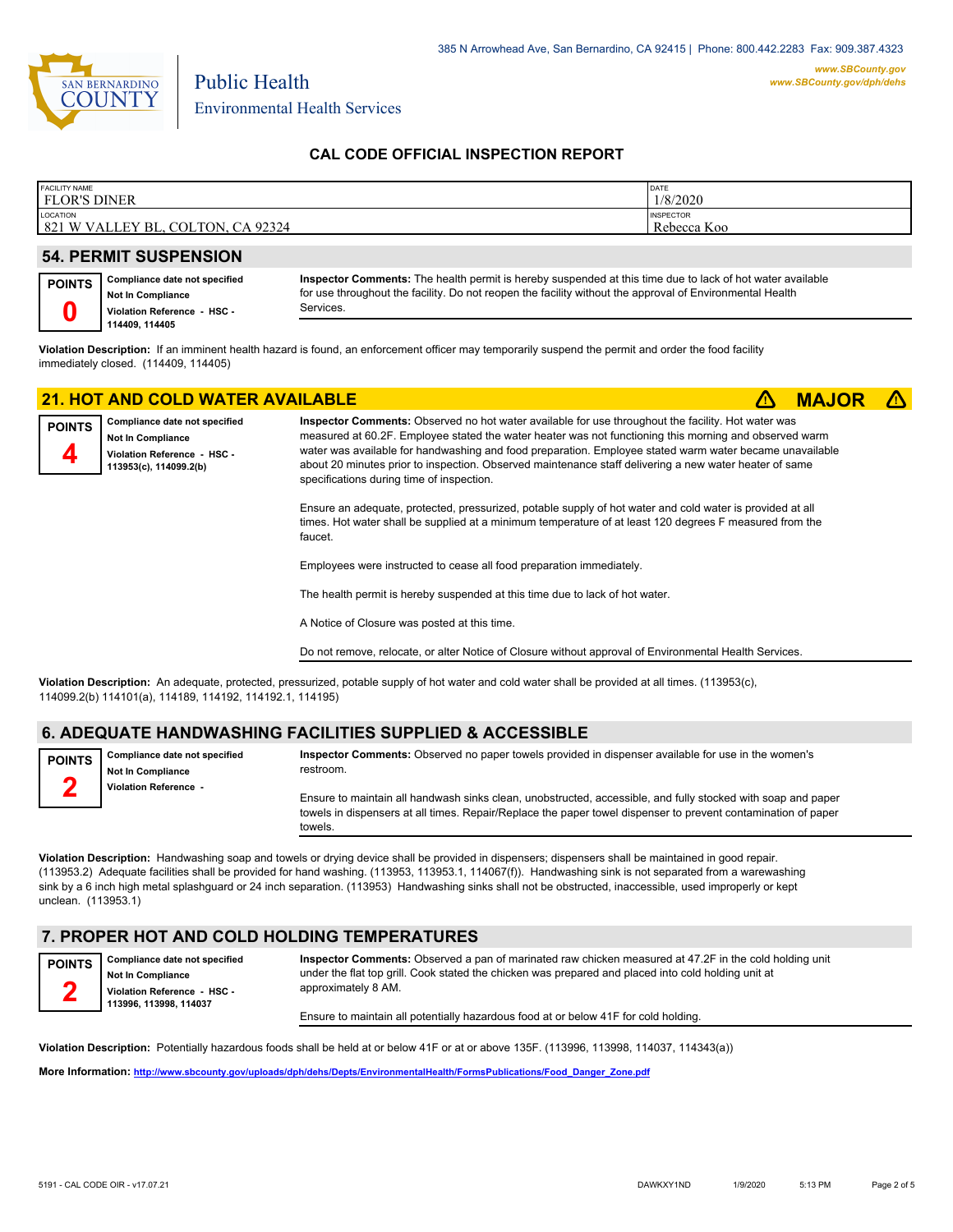

Environmental Health Services

Public Health

### **CAL CODE OFFICIAL INSPECTION REPORT**

| <b>FACILITY NAME</b>                                          | DATE                            |
|---------------------------------------------------------------|---------------------------------|
| <b>FLOR'S DINER</b>                                           | 1/8/2020                        |
| LOCATION<br>821 W VALLEY<br>92324<br>. CA<br>COLTON.<br>' BL. | <b>INSPECTOR</b><br>Rebecca Koo |

|               | <b>9. PROPER COOLING METHODS</b>                                                            |                                                                                                                                                                                                                                                                                                                                                                                                                                                                                                        |
|---------------|---------------------------------------------------------------------------------------------|--------------------------------------------------------------------------------------------------------------------------------------------------------------------------------------------------------------------------------------------------------------------------------------------------------------------------------------------------------------------------------------------------------------------------------------------------------------------------------------------------------|
| <b>POINTS</b> | Compliance date not specified<br>Not In Compliance<br>Violation Reference - HSC -<br>114000 | Inspector Comments: Observed a pan of sliced, cooked potatoes in the 2 door reach in refrigerator in the<br>rear preparation area measured at 46.7F. Upon questioning, employee stated potatoes were boiled, sliced,<br>and placed into the refrigerator to cool at 7:30 AM. Employee stated that potatoes are placed into an ice bath<br>first and then placed into the refrigerator to complete cooling. Employee stated all potentially hazardous food<br>is cooled to 36F or below within 4 hours. |
|               |                                                                                             | Ensure all potentially hazardous food is rapidly cooled from 135F to 70F within 2 hours, and then from 70F to<br>41F within a total of 6 hours.                                                                                                                                                                                                                                                                                                                                                        |
|               |                                                                                             | Containers may be stored loosely covered or uncovered if protected from overhead contamination during the<br>cooling period. Food must be stirred as necessary to evenly cool a liquid or a semi-liquid food.                                                                                                                                                                                                                                                                                          |
|               |                                                                                             | Approved cooling methods include:<br>1) Placing the food in shallow pans (recommend using heat-conductive pans)<br>2) Separating the food into smaller or thinner portions<br>3) Using rapid cooling equipment such as chill blasters<br>4) Using containers that facilitate heat transfer<br>5) Adding ice as an ingredient<br>6) Using ice paddles<br>7) Placing containers in an ice bath, stirring food frequently                                                                                 |

**Violation Description:** All potentially hazardous food shall be RAPIDLY cooled from 135F to 70F, within 2 hours, and then from 70F to 41 F, within 4 hours. Cooling shall be by one or more of the following methods: in shallow containers; separating food into smaller portions; adding ice as an ingredient; using an ice bath; stirring frequently; using rapid cooling equipment; or, using containers that facilitate heat transfer. PHF is to be cooled within 4 hours to 41F if prepared from ingredients at ambient temperature. Deliveries of PHF is to be cooled to below 41F within 4 hours if received between 41F to 45F.

**More Information: [http://www.sbcounty.gov/uploads/dph/dehs/Depts/EnvironmentalHealth/FormsPublications/cooling\\_hot\\_food\\_safely.pdf](http://www.sbcounty.gov/uploads/dph/dehs/Depts/EnvironmentalHealth/FormsPublications/cooling_hot_food_safely.pdf)**

## **27. FOOD SEPARATED AND PROTECTED**

**Compliance date not specified Not In Compliance POINTS**

**1**

**Violation Reference - HSC - 113984 (a, b, c, d, f)**

**Inspector Comments:** Observed the storage of raw food above ready to eat foods such as cooked meat and vegetables in multiple refrigeration units throughout the facility.

**Violation Description:** All food shall be separated and protected from contamination. (113984 (a, b, c, d, f), 113986, 114060, 114067(a, d, e, j), 114069(a, b), 114077, 114089.1 (c), 114143 (c)) All food shall be stored, prepared, displayed or held so that it is protected from contamination.

#### **33. NONFOOD-CONTACT SURFACES CLEAN**

| <b>POINTS</b> | Compliance date not specified<br><b>Not In Compliance</b><br>Violation Reference HSC<br>114115 (c) | Inspector Comments: Observed the door handles of all refrigeration units in the front preparation to have<br>heavy food debris and grease buildup. 2 door reach in refrigeration unit in the front preparation area had food<br>debris and spills on the shelving of the unit. |
|---------------|----------------------------------------------------------------------------------------------------|--------------------------------------------------------------------------------------------------------------------------------------------------------------------------------------------------------------------------------------------------------------------------------|
|               |                                                                                                    | Ensure to thoroughly clean and sanitize nonfood-contact surfaces in the facility. Maintain all nonfood-contact<br>surfaces in a clean and sanitary manner free from accumulation of dust, dirt, food residue, and other debris.                                                |

**Violation Description:** All nonfood contact surfaces of utensils and equipment shall be clean. (114115 (c))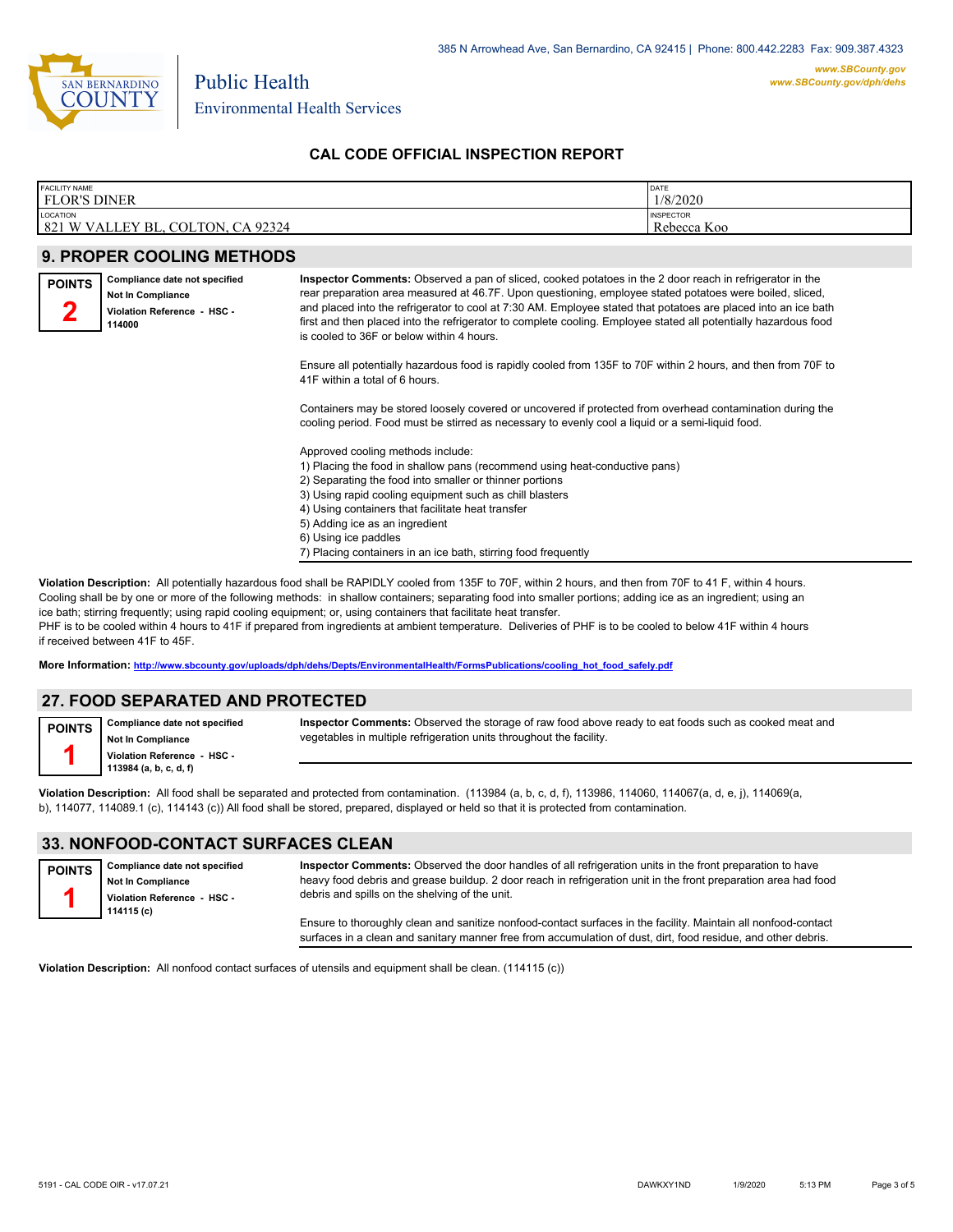

Environmental Health Services

### **CAL CODE OFFICIAL INSPECTION REPORT**

| <b>FACILITY NAME</b>                                                                 | <b>IDATE</b>                    |
|--------------------------------------------------------------------------------------|---------------------------------|
| FLOR'S DINER                                                                         | 1/8/2020                        |
| LOCATION<br>CA 92324<br>COLTON.<br>'VALLEY BL.<br>821<br>$1 \mathrm{W}$ <sup>+</sup> | <b>INSPECTOR</b><br>Rebecca Koo |

#### **40. WIPING CLOTHS: PROPERLY USED AND STORED**

Public Health

**Compliance date not specified Not In Compliance Violation Reference - HSC - 114135, 114185.1 POINTS 1 Inspector Comments:** Observed the sanitizer bucket with wet wiping cloths next to the handwash sink measured at 50 ppm. Ensure that all food-contact surfaces are properly cleaned and sanitized. Working containers of sanitizing solutions for storage of in-use wiping cloths shall be used in a manner to prevent contamination of food contact surfaces. Maintain sanitizer level of chlorine at least 100 ppm.

**Violation Description:** Wiping cloths used to wipe service counters, scales or other surfaces that may come into contact with food shall be used only once unless kept in clean water with sanitizer. (114135, 114185.1, 114185.3 (d-e)) Sponges shall not be used in contact with cleaned and sanitized or in-use food contact surfaces. (114135)

#### **41. PLUMBING; PROPER BACKFLOW DEVICES**

**Compliance date not specified Not In Compliance Violation Reference - HSC - 114171, 114189.1 POINTS 1 Inspector Comments:** Observed a missing air gap from ice machine water discharge pipe in the rear food preparation area. Repair or replace the pipe to ensure an air gap that measures a minimum of 1 inch or twice the diameter of the pipe exists between the rim of the floor sink and the inlet of the waste water discharge pipe.

**Violation Description:** The potable water supply shall be protected with a backflow or back siphonage protection device, as required by applicable plumbing codes. (114192) All plumbing and plumbing fixtures shall be installed in compliance with local plumbing ordinances, shall be maintained so as to prevent any contamination, and shall be kept clean, fully operative, and in good repair. Any hose used for conveying potable water shall be of approved materials, labeled, properly stored, and used for no other purpose. (114171, 114189.1, 114190, 114193, 114193.1, 114199, 114201, 114269)

#### **47. SIGNS POSTED; LAST INSPECTION REPORT AVAILABLE**

**Compliance date not specified Not In Compliance Violation Reference - HSC - 113725.1, 113953.5 POINTS 1**

**Inspector Comments:** Observed no copy of the last routine inspection report available upon request. Employee stated a customer requested to see the copy available on site and never returned the copy to the facility.

Ensure a copy of the last routine health inspection is maintained on site and available upon request.

**Violation Description:** Handwashing signs shall be posted in each toilet room, directing attention to the need to thoroughly wash hands after using the restroom (113953.5) (b) No smoking signs shall be posted in food preparation, food storage, warewashing, and utensil storage areas (113978). (c) Consumers shall be notified that clean tableware is to be used when they return to self-service areas such as salad bars and buffets. (d) Any food facility constructed before January 1, 2004 without public toilet facilities, shall prominently post a sign within the food facility in a public area stating that toilet facilities are not provided (113725.1, 114381 (e)). A sign shall be posted stating that a copy of the most recent routine inspection report is available upon request. (113725.1) Permit shall be posted in conspicuous location. (114381(e)) Letter Grade Placecard shall be properly posted. SBCC 33.1406

#### **48. FOOD HANDLER CERTIFICATION**

**Compliance date not specified Not In Compliance Violation Reference - SBCC - 33.0409 POINTS 3 Inspector Comments:** Observed 1 food service worker at this facility without a current or valid San Bernardino County Food Handler Card. Provide a valid San Bernardino County Food Handler Card within fourteen (14) days of today's date. A missing food handler card information and verification sheet was provided at this time. This form must be received by our office by 1/22/2020 to avoid a billable reinspection at a minimum charge of \$122.50. To take the online training and test to obtain your approved San Bernardino County Food Handler Card, go to www.sbcfoodworker.com or http://sbc.statefoodsafety.com.

Only San Bernardino County food handler cards are accepted.

**Violation Description:** This facility is currently in violation with the food handler certification requirement for San Bernardino County, which states all food handlers must obtain a valid food handler certificate within fourteen (14) days of employment (33.0410, 33.044). Failure to provide proof of food handler certification within fourteen (14) days will result in unannounced billable (at our current hourly rate) re-inspections to verify compliance.

This facility operator must complete the 'Missing Food Handler' form provided by the inspector and email an electronic copy (scans or photos are ok as long as they are readableto sbcfoodworker@gmail.com

**More Information: [http://www.sbcounty.gov/dph/dehs/Depts/EnvironmentalHealth/FIRST/food\\_worker\\_training.aspx](http://www.sbcounty.gov/dph/dehs/Depts/EnvironmentalHealth/FIRST/food_worker_training.aspx)**